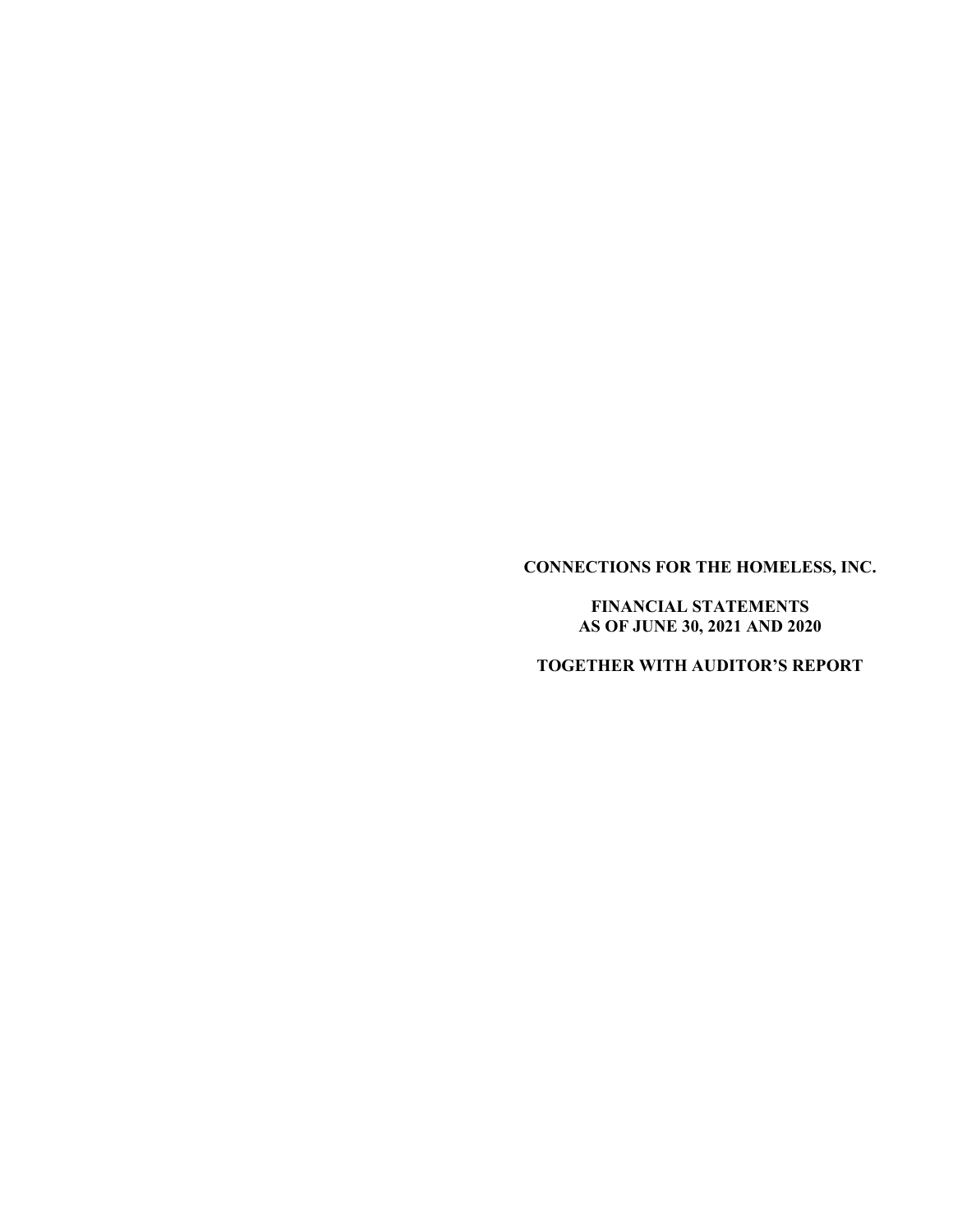

**Certified Public Accountants** 4320 WINFIELD ROAD, SUITE 450 WARRENVILLE, IL 60555 630 665 4440 duganlopatka.com

## INDEPENDENT AUDITOR'S REPORT

To the Board of Directors of Connections for the Homeless, Inc.:

 We have audited the accompanying financial statements of Connections for the Homeless, Inc. (the Organization) (a non-profit organization), which comprise the statement of financial position as of June 30, 2021, and the related statements of activities, cash flows and functional expenses for the year then ended, and the related notes to the financial statements.

## *Management's Responsibility for the Financial Statements*

 Management is responsible for the preparation and fair presentation of these financial statements in accordance with accounting principles generally accepted in the United States of America; this includes the design, implementation, and maintenance of internal control relevant to the preparation and fair presentation of financial statements that are free from material misstatement, whether due to fraud or error.

## *Auditor's Responsibility*

 Our responsibility is to express an opinion on these financial statements based on our audit. We conducted our audit in accordance with auditing standards generally accepted in the United States of America and the standards applicable to financial audits contained in *Government Auditing Standards*, issued by the Comptroller General of the United States. Those standards require that we plan and perform the audit to obtain reasonable assurance about whether the financial statements are free of material misstatement.

 An audit involves performing procedures to obtain audit evidence about the amounts and disclosures in the financial statements. The procedures selected depend on the auditor's judgment, including the assessment of the risks of material misstatement of the financial statements, whether due to fraud or error. In making those risk assessments, the auditor considers internal control relevant to the entity's preparation and fair presentation of the financial statements in order to design audit procedures that are appropriate in the circumstances, but not for the purpose of expressing an opinion on the effectiveness of the entity's internal control. Accordingly, we express no such opinion. An audit also includes evaluation of the appropriateness of accounting policies used and the reasonableness of significant accounting estimates made by management, as well as evaluating the overall presentation of the financial statements.

 We believe that the audit evidence we obtained is sufficient and appropriate to provide a basis for our audit opinion.

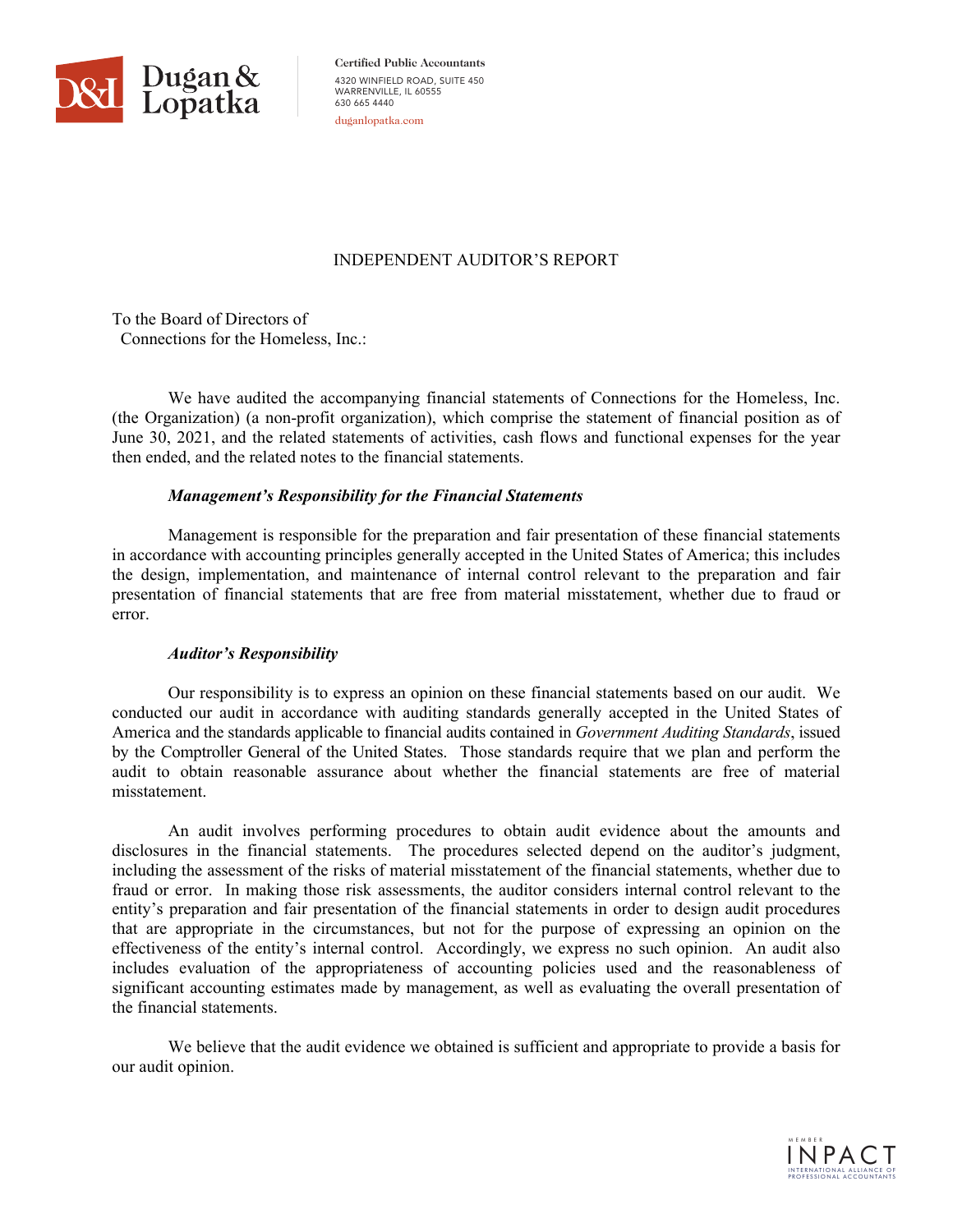To the Board of Directors of Connections for the Homeless, Inc. Independent Auditor's Report Page two

#### *Opinion*

 In our opinion, the financial statements referred to above present fairly, in all material respects, the financial position of Connections for the Homeless, Inc. as of June 30, 2021, and the changes in its net assets and its cash flows for the year then ended in conformity with accounting principles generally accepted in the United States of America.

#### *Report on Summarized Comparative Information*

 We have previously audited the Organization's 2020 financial statements, and in our reported dated November 16, 2020 we expressed an unmodified opinion on those audited financial statements. In our opinion, the summarized comparative information presented herein as of and for the year ended June 30, 2020, is consistent, in all material respects, with the audited financial statements from which it has been derived.

### *Other Reporting Required by Government Auditing Standards*

In accordance with Government Auditing Standards, we have also issued our report dated November 24, 2021 on our consideration of the Organization's internal control over financial reporting and on our tests of its compliance with certain provisions of laws, regulations, contracts, and grant agreements, and other matters. The purpose of that report is to describe the scope of our testing of internal control over financial reporting and compliance and the results of that testing, and not to provide an opinion on the internal control over financial reporting or on compliance. That report is an integral part of an audit performed in accordance with Government Auditing Standards in considering the Organization's internal control over financial reporting and compliance.

Dugan + Dopatha

DUGAN & LOPATKA

Warrenville, Illinois November 24, 2021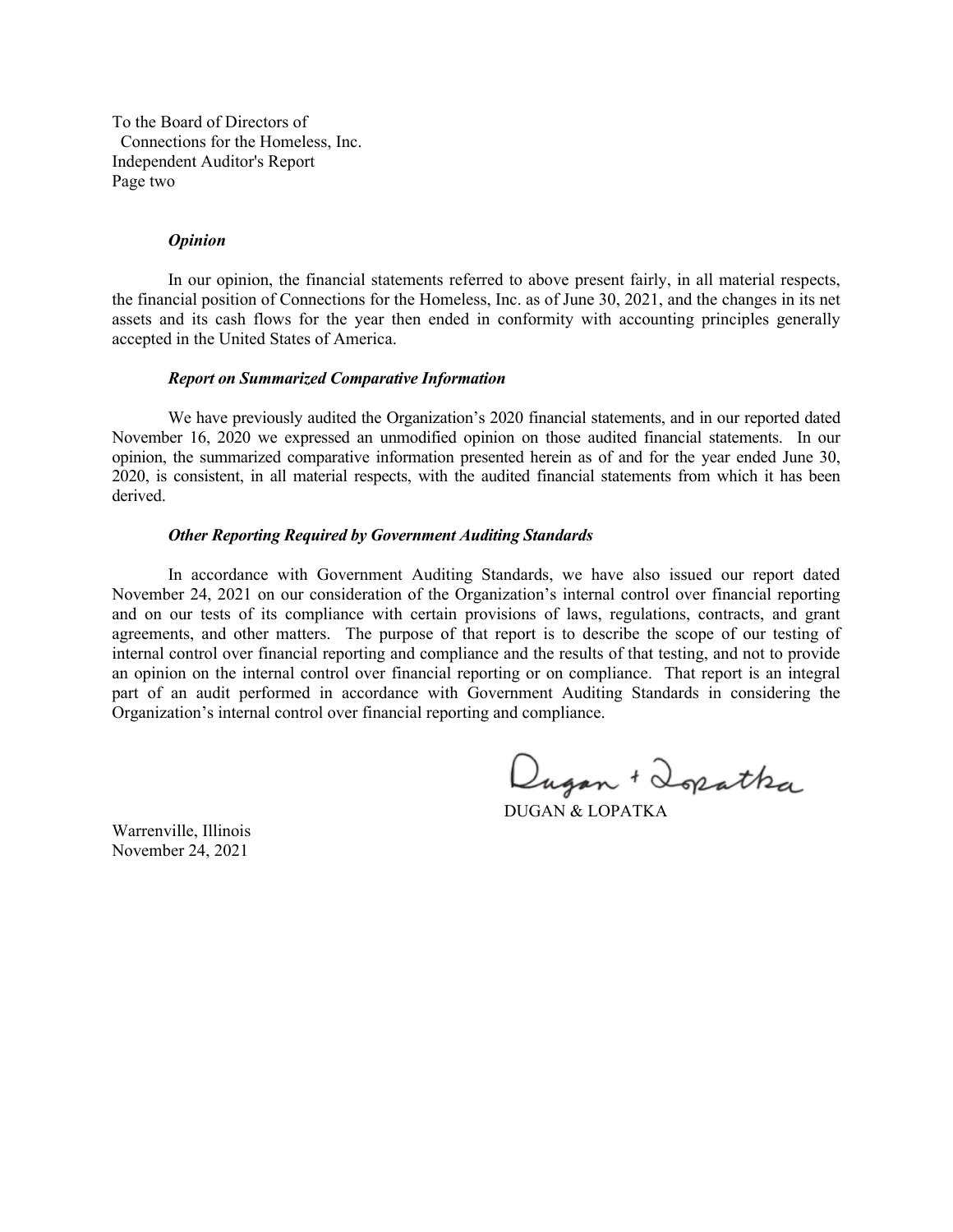

**Certified Public Accountants** 4320 WINFIELD ROAD, SUITE 450 WARRENVILLE, IL 60555 630 665 4440 duganlopatka.com

INDEPENDENT AUDITOR'S REPORT ON INTERNAL CONTROL OVER FINANCIAL REPORTING AND ON COMPLIANCE AND OTHER MATTERS BASED ON AN AUDIT OF FINANCIAL STATEMENTS PERFORMED IN ACCORDANCE WITH *GOVERNMENT AUDITING STANDARDS* 

To the Board of Directors of Connections for the Homeless, Inc.:

We have audited, in accordance with auditing standards generally accepted in the United States of America and the standards applicable to financial audits contained in *Governmental Auditing Standards* issued by the Comptroller General of the United States, the financial statements of Connections for the Homeless, Inc. (the Organization) which comprise the statement of financial position as of June 30, 2021, and the related statements of activities, cash flow and functional expenses for the year then ended, and the related notes to the financial statements, and have issued our report thereon dated November 24, 2021.

## *Internal Control over Financial Reporting*

In planning and performing our audit of the financial statements, we considered the Organization's internal control over financial reporting (internal control) as a basis for designing the audit procedures that are appropriate in the circumstances for the purpose of expressing our opinion on the financial statements, but not for the purpose of expressing an opinion on the effectiveness of the Organization's internal control. Accordingly, we do not express an opinion on the effectiveness of the Organization's internal control.

A *deficiency in internal control* exists when the design or operation of a control does not allow management or employees, in the normal course of performing their assigned functions, to prevent, or detect and correct, misstatements on a timely basis. A *material weakness* is a deficiency, or a combination of deficiencies, in internal control, such that there is a reasonable possibility that a material misstatement of the entity's financial statements will not be prevented, or detected and corrected on a timely basis. A *significant deficiency* is a deficiency, or a combination of deficiencies, in internal control that is less severe than a material weakness, yet important enough to merit attention by those charged with governance.

Our consideration of internal control was for the limited purpose described in the first paragraph of this section and was not designed to identify all deficiencies in internal control that might be material weaknesses or significant deficiencies. Given these limitations, during our audit we did not identify any deficiencies in internal control that we consider to be material weaknesses. However, material weaknesses may exist that have not been identified.

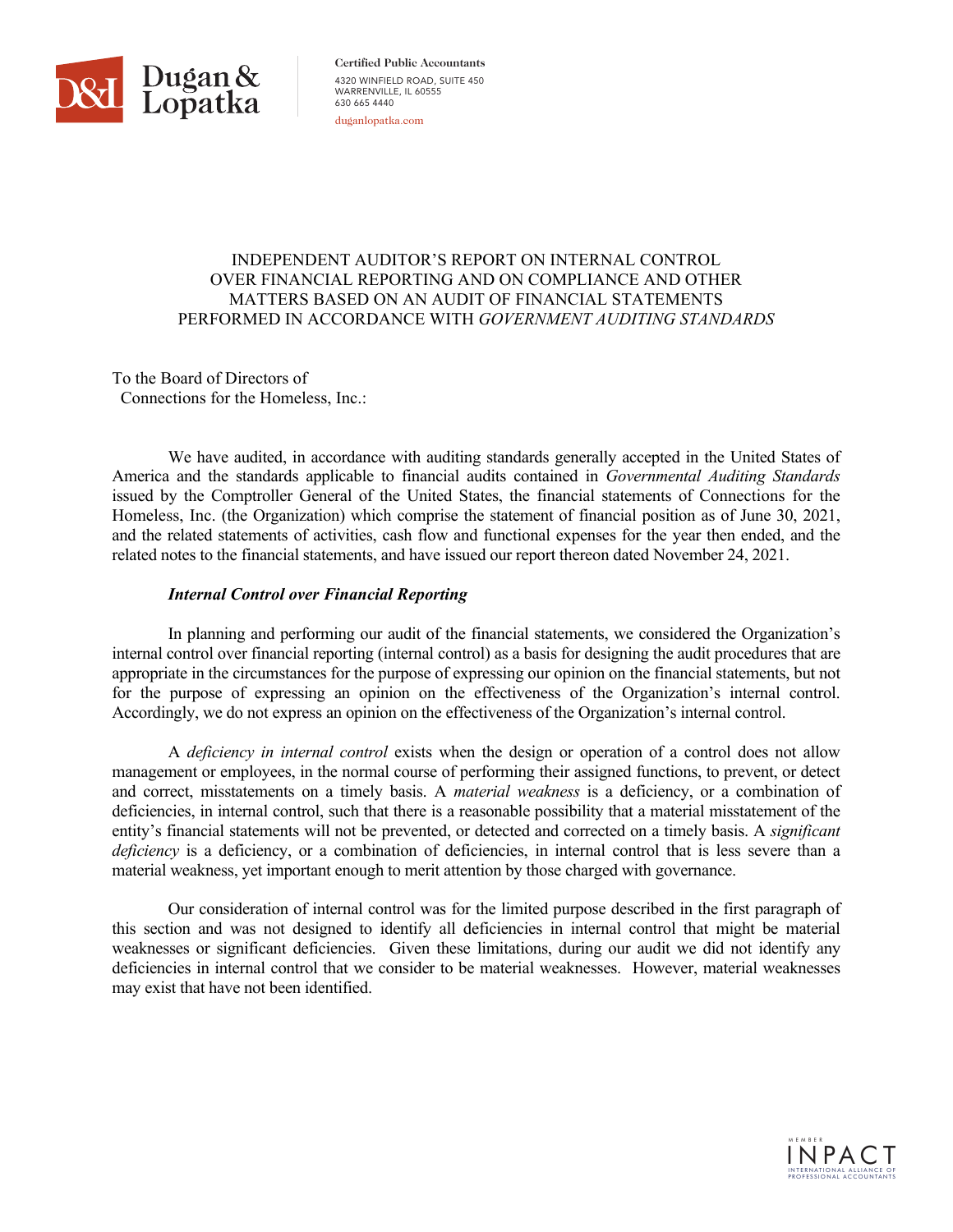Independent Auditor's Report on Internal Control over Financial Reporting and on Compliance and Other Matters Based on an Audit of Financial Statements Performed in Accordance with *Government Auditing Standards*  To the Board of Directors of Connections for the Homeless, Inc. Page two

### *Compliance and Other Matters*

As part of obtaining reasonable assurance about whether the Organization's financial statements are free from material misstatement, we performed tests of its compliance with certain provisions of laws, regulations, contracts, and grant agreements, noncompliance with which could have a direct and material effect on financial statement amounts. However, providing an opinion on compliance with those provisions was not an objective of our audit and, accordingly, we do not express such an opinion. The results of our tests disclosed no instances of noncompliance or other matters that are required to be reported under *Government Auditing Standards*.

#### *Purpose of this Report*

 The purpose of this report is solely to describe the scope of our testing of internal control and compliance and the results of that testing, and not to provide an opinion on the effectiveness of the Organization's internal control or on compliance. This report is an integral part of an audit performed in accordance with *Government Auditing Standards* in considering the Organization's internal control and compliance. Accordingly, this communication is not suitable for any other purpose.

Dugan + Dopatha

DUGAN & LOPATKA

Warrenville, Illinois November 24, 2021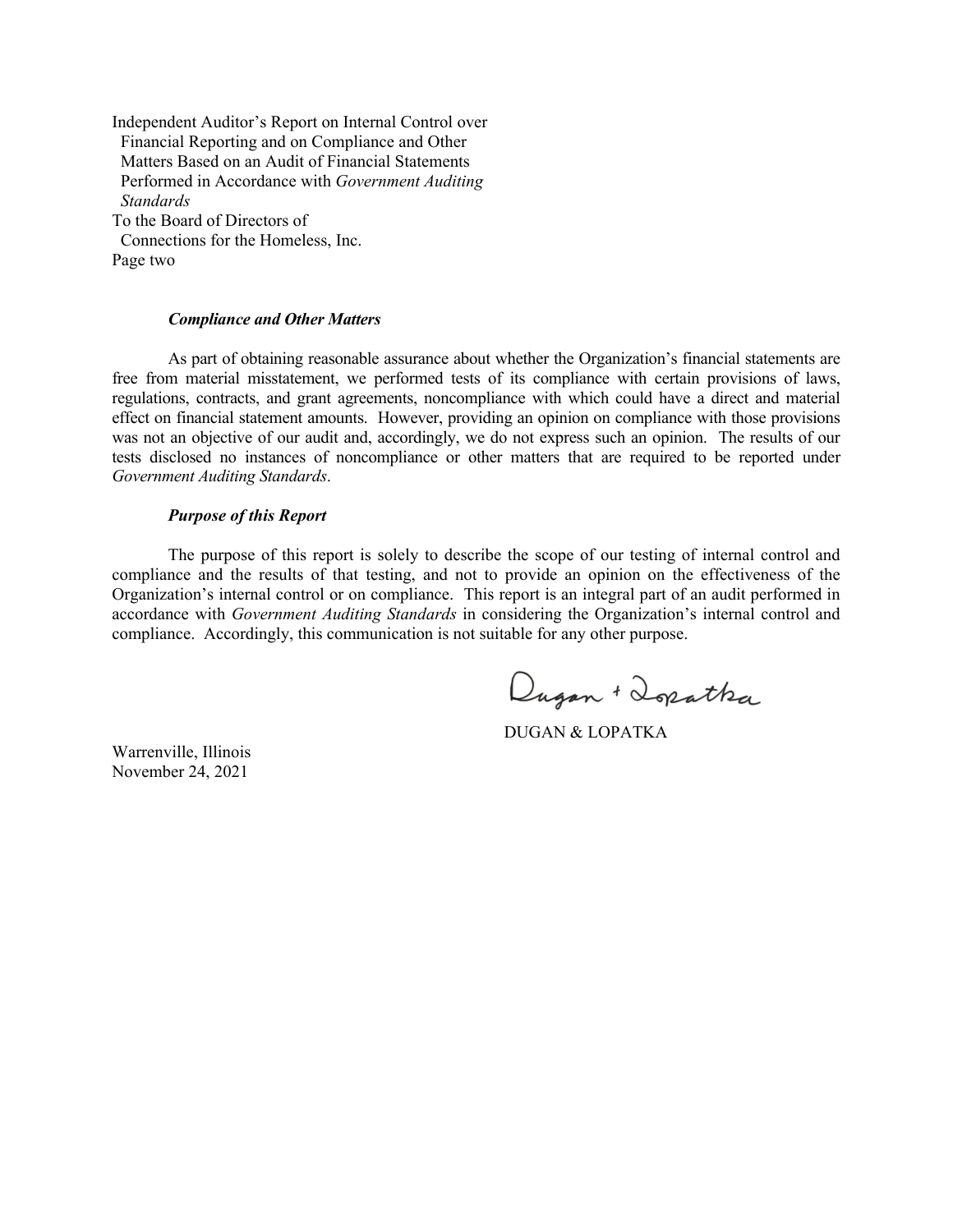# CONNECTIONS FOR THE HOMELESS, INC. STATEMENT OF FINANCIAL POSITION JUNE 30, 2021 AND 2020

# **ASSETS**

|                                                 | 2021            | 2020            |
|-------------------------------------------------|-----------------|-----------------|
|                                                 |                 |                 |
| <b>CURRENT ASSETS:</b>                          |                 |                 |
| Cash and cash equivalents - Operations          | \$<br>308,997   | 1,198,294<br>\$ |
| - HUD replacement reserve                       | 51,816          | 40,808          |
| - Held for others                               | 2,957           | 3,337           |
| Total cash and cash equivalents                 | 363,770         | 1,242,439       |
| Receivables - Government                        | 1,808,824       | 440,314         |
| - Pledges, current maturities                   | 110,000         | 37,500          |
| - Clients and others                            | 9,154           | 10,006          |
| Prepaid expenses                                | 16,670          | 13,162          |
| Total current assets                            | 2,308,418       | 1,743,421       |
| PROPERTY AND EQUIPMENT:                         |                 |                 |
| Land                                            | 71,155          | 71,155          |
| <b>Buildings</b>                                | 687,052         | 687,052         |
| Leasehold improvements                          | 183,732         | 240,349         |
| Furniture and fixtures                          | 2,614           | 3,168           |
| Office equipment                                | 229,836         | 286,692         |
| Vehicles                                        | 79,712          | 85,468          |
| Total property and equipment                    | 1,254,101       | 1,373,884       |
| Less - Accumulated depreciation                 | (615,940)       | (662,095)       |
| Net property and equipment                      | 638,161         | 711,789         |
| <b>OTHER ASSETS:</b>                            |                 |                 |
| Receivable - pledges, net of current maturities | 45,000          |                 |
| Deposits                                        | 84,848          | 88,833          |
| Total other assets                              | 129,848         | 88,833          |
|                                                 | 3,076,427<br>\$ | 2,544,043<br>\$ |

The accompanying notes are an integral part of this statement.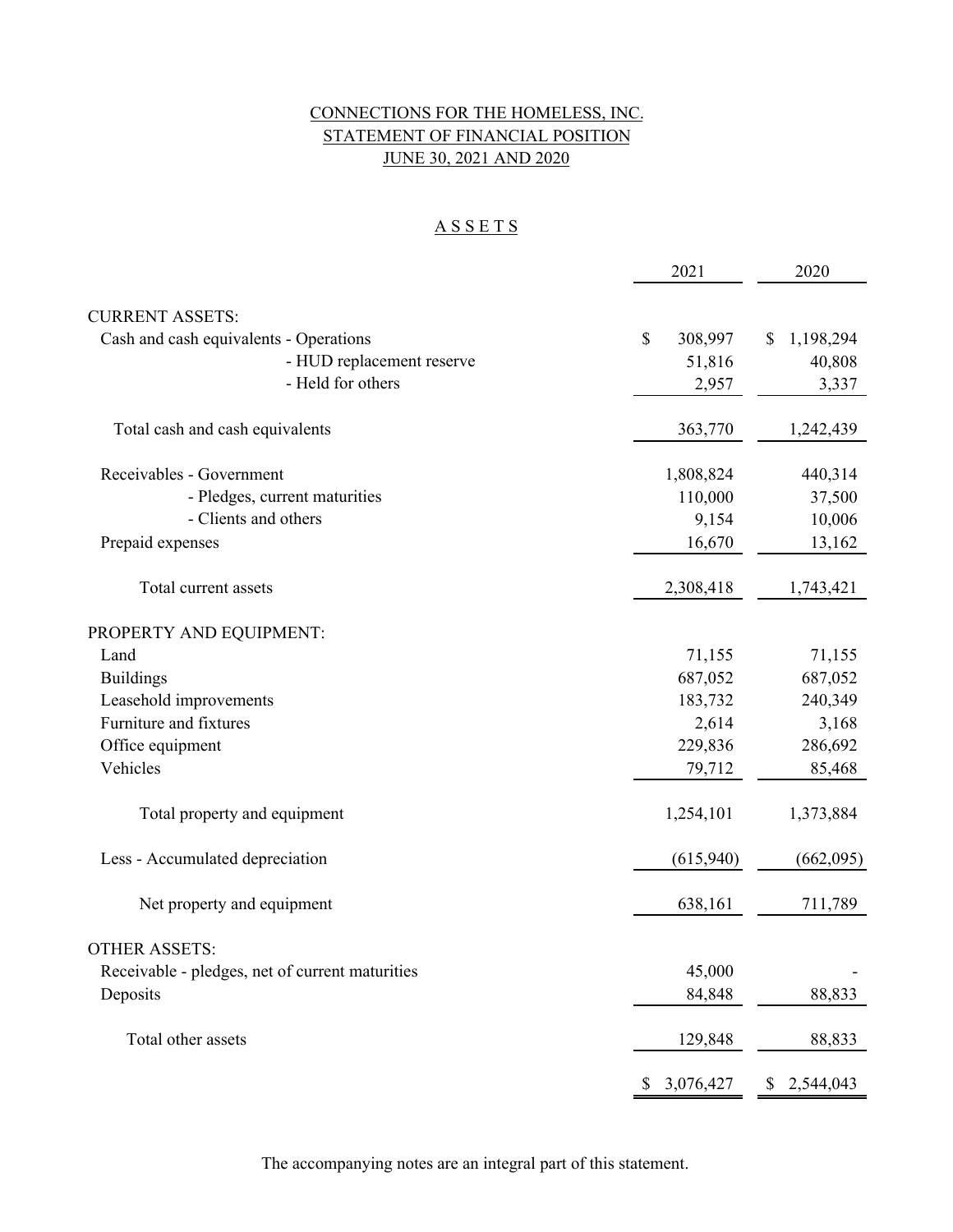# LIABILITIES AND NET ASSETS

|                                          | 2021                      |           | 2020         |
|------------------------------------------|---------------------------|-----------|--------------|
| <b>CURRENT LIABILITIES:</b>              |                           |           |              |
| Notes payable, current maturities        | $\boldsymbol{\mathsf{S}}$ |           | \$<br>10,554 |
| Accounts payable and accrued expenses    |                           | 144,839   | 317,025      |
| Accrued payroll and related expenses     |                           | 213,727   | 195,081      |
| Agency funds                             |                           | 2,957     | 3,337        |
| Client security deposits                 |                           | 7,308     | 7,308        |
| Refundable advance                       |                           | 32,612    | 16,288       |
| Total current liabilities                |                           | 401,443   | 549,593      |
|                                          |                           |           |              |
| <b>LONG-TERM LIABILITIES:</b>            |                           |           |              |
| Notes payable, net of current maturities |                           |           | 494,026      |
| <b>Total liabilities</b>                 |                           | 401,443   | 1,043,619    |
|                                          |                           |           |              |
| <b>COMMITMENTS</b>                       |                           |           |              |
| <b>NET ASSETS:</b>                       |                           |           |              |
| Without donor restrictions               |                           | 1,914,189 | 656,595      |
| With donor restrictions                  |                           | 760,795   | 843,829      |
| Total net assets                         |                           | 2,674,984 | 1,500,424    |
|                                          |                           |           |              |
|                                          | \$                        | 3,076,427 | \$2,544,043  |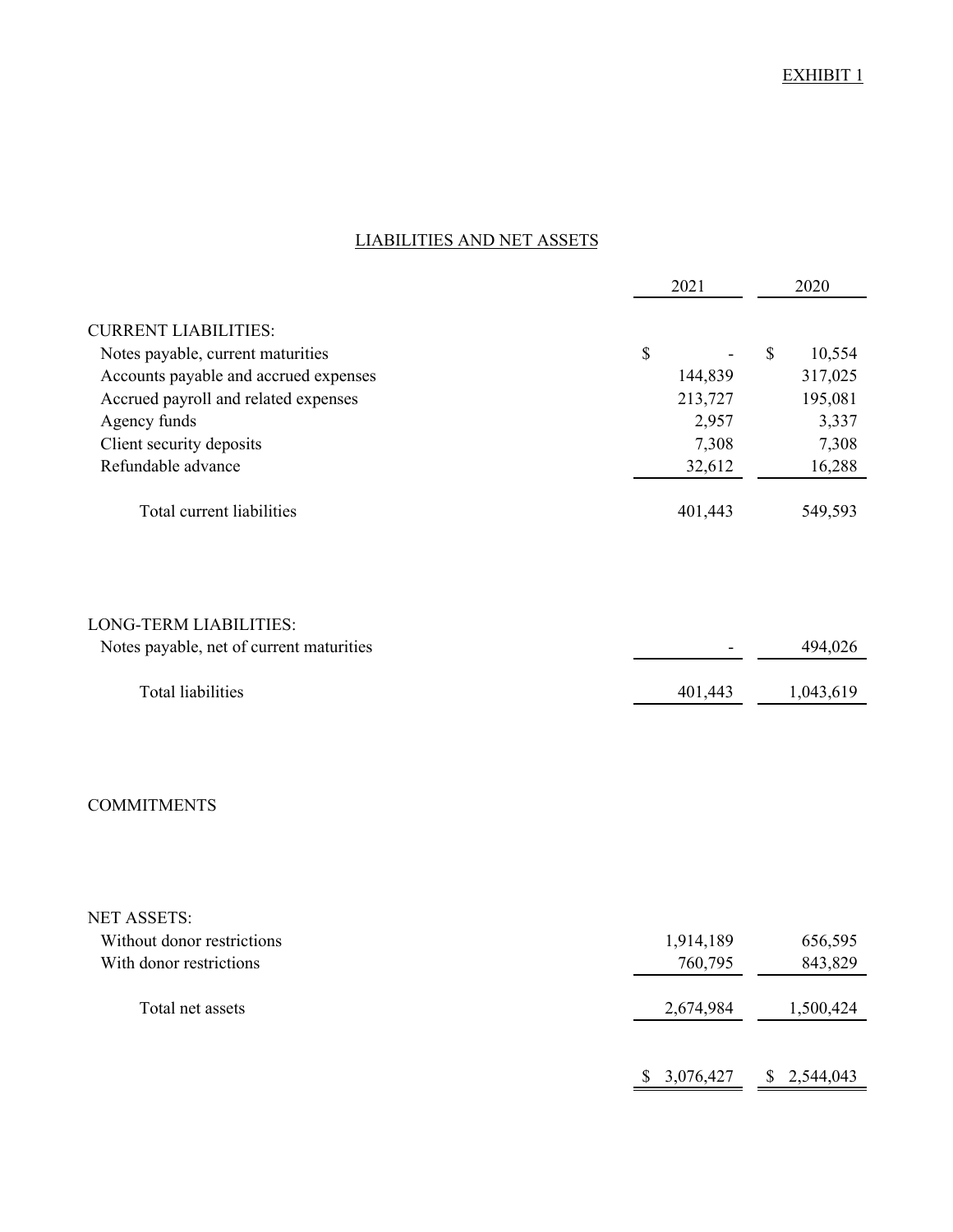## CONNECTIONS FOR THE HOMELESS, INC. STATEMENT OF ACTIVITIES FOR THE YEAR ENDED JUNE 30, 2021 (with comparative totals for 2020)

|                                                    | Without Donor<br>With Donor |               | 2021<br>2020    |                 |
|----------------------------------------------------|-----------------------------|---------------|-----------------|-----------------|
|                                                    | Restrictions                | Restrictions  | Total           | Total           |
|                                                    |                             |               |                 |                 |
| PUBLIC SUPPORT AND REVENUE:                        |                             |               |                 |                 |
| Contributions                                      | 3,141,492<br>\$             | \$<br>75,000  | 3,216,492<br>\$ | 3,068,208<br>\$ |
| Emergency Food and Shelter National Board Program  | 44,234                      |               | 44,234          | 60,557          |
| U.S. Department of Housing and Urban Development   | 1,114,384                   |               | 1,114,384       | 936,475         |
| Department of Health and Human Services            | 171,893                     |               | 171,893         | 156,478         |
| Illinois Department of Human Services              | 1,878,008                   |               | 1,878,008       | 1,541,542       |
| City of Evanston                                   | 1,036,455                   |               | 1,036,455       | 430,295         |
| Northfield Township                                | 2,221                       |               | 2,221           |                 |
| City of Skokie                                     | 168,219                     |               | 168,219         |                 |
| City of Des Plaines                                | 3,136                       |               | 3,136           | 2,750           |
| Cook County Department of Planning and Development | 5,039,538                   |               | 5,039,538       | 88,162          |
| United Way                                         | 31,716                      |               | 31,716          | 74,600          |
| <b>YWCA</b>                                        | 98,043                      |               | 98,043          |                 |
| Client rental payments                             | 76,117                      |               | 76,117          | 79,103          |
| Loan forgiveness                                   | 482,892                     |               | 482,892         |                 |
| Special events, net expenses of \$42,914 and       |                             |               |                 |                 |
| \$109,567 for 2021 and 2020, respectively          | 453,260                     |               | 453,260         | 591,162         |
| Other income (loss)                                | (29, 296)                   |               | (29, 296)       | 6,881           |
|                                                    |                             |               |                 |                 |
| Total support and revenue                          | 13,712,312                  | 75,000        | 13,787,312      | 7,036,213       |
| <b>RECLASSIFICATIONS:</b>                          |                             |               |                 |                 |
| Net assets released upon satisfaction              |                             |               |                 |                 |
| of purpose restrictions                            | 158,034                     | (158, 034)    |                 |                 |
|                                                    |                             |               |                 |                 |
| FUNCTIONAL EXPENSES:                               |                             |               |                 |                 |
| Program services                                   | 10,655,154                  |               | 10,655,154      | 5,371,147       |
| Management and general                             | 1,233,683                   |               | 1,233,683       | 910,421         |
| Fundraising                                        | 723,915                     |               | 723,915         | 574,240         |
| Total functional expenses                          | 12,612,752                  |               | 12,612,752      | 6,855,808       |
| <b>CHANGE IN NET ASSETS</b>                        | 1,257,594                   | (83,034)      | 1,174,560       | 180,405         |
| NET ASSETS, Beginning of year                      | 656,595                     | 843,829       | 1,500,424       | 1,320,019       |
| NET ASSETS, End of year                            | 1,914,189<br>\$             | \$<br>760,795 | 2,674,984<br>\$ | \$<br>1,500,424 |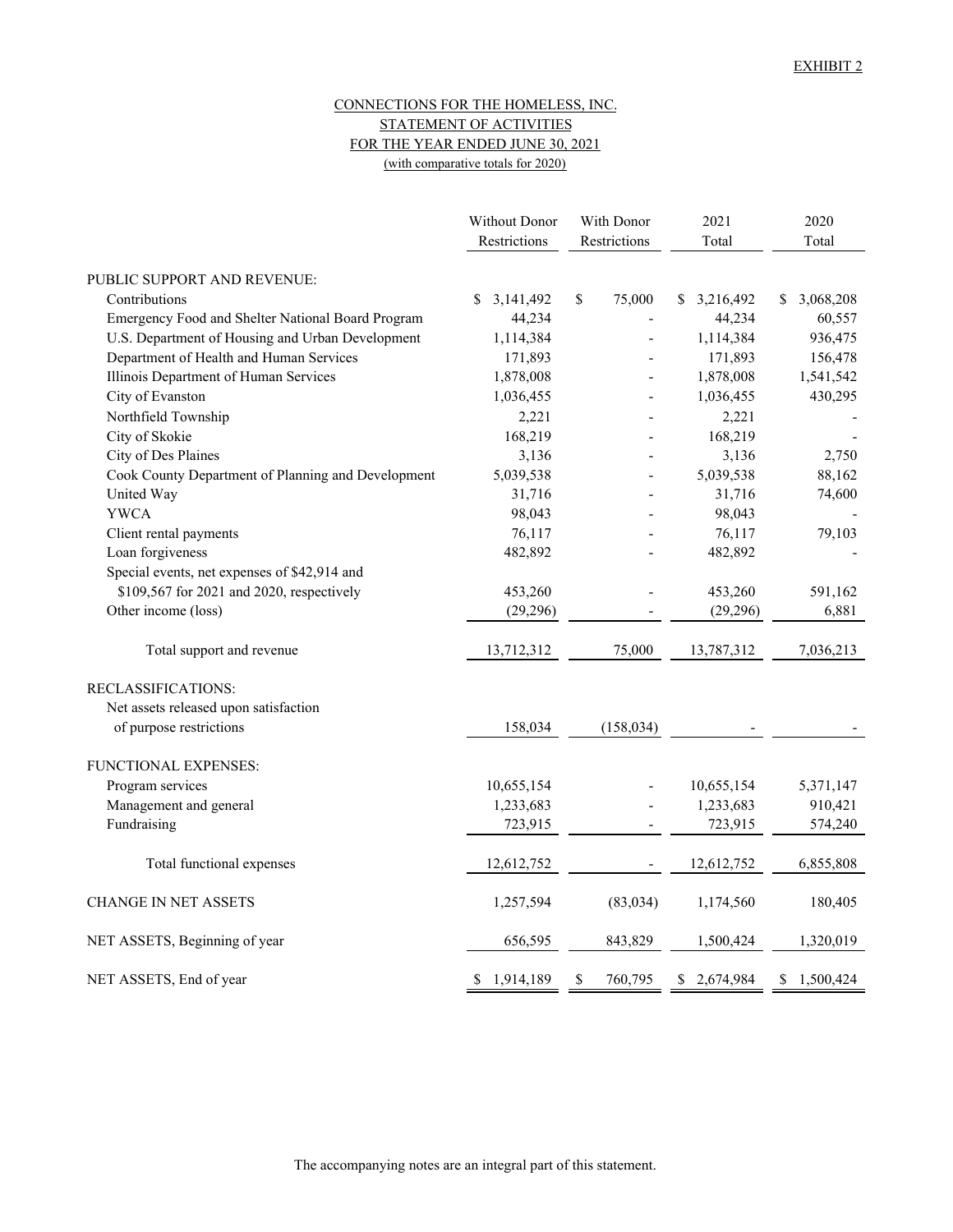# CONNECTIONS FOR THE HOMELESS, INC. STATEMENT OF CASH FLOWS FOR THE YEARS ENDED JUNE 30, 2021 AND 2020

|                                                         | 2021            | 2020                    |
|---------------------------------------------------------|-----------------|-------------------------|
|                                                         |                 |                         |
| CASH FLOWS FROM OPERATING ACTIVITIES:                   |                 |                         |
| Change in total net assets                              | \$<br>1,174,560 | $\mathbb{S}$<br>180,405 |
| Adjustments to reconcile change in total net assets     |                 |                         |
| to net cash provided by (used in) operating activities: |                 |                         |
| Depreciation and amortization                           | 41,700          | 51,372                  |
| Loss on disposal of fixed assets                        | 32,690          |                         |
| Loan forgiveness                                        | (482, 892)      |                         |
| (Increase) in receivables                               | (1,485,158)     | (242,910)               |
| (Increase) decrease in prepaid expenses                 | (3,508)         | 13,932                  |
| (Increase) decrease in deposits                         | 3,985           | (6,901)                 |
| Increase (decrease) in accounts payable                 | (172, 186)      | 228,076                 |
| Increase in accrued payroll and related expenses        | 18,646          | 106,971                 |
| (Decrease) in agency funds                              | (380)           | (558)                   |
| Increase (decrease) in refundable advance               | 16,324          | (11,620)                |
| Net cash provided by (used in) operating activities     | (856,219)       | 318,767                 |
| CASH FLOWS FROM INVESTING ACTIVITIES:                   |                 |                         |
| Purchase of property and equipment                      | (762)           | (28, 119)               |
| Net cash (used in) investing activities                 | (762)           | (28, 119)               |
| CASH FLOWS FROM FINANCING ACTIVITIES:                   |                 |                         |
| Principal payments on notes payable                     | (21, 688)       | (9,962)                 |
| Cash received from notes payable                        |                 | 482,892                 |
| Net cash provided by (used in) financing activities     | (21, 688)       | 472,930                 |
| NET CHANGE IN CASH AND CASH EQUIVALENTS                 | (878, 669)      | 763,578                 |
| CASH AND CASH EQUIVALENTS, Beginning of year            | 1,242,439       | 478,861                 |
| CASH AND CASH EQUIVALENTS, End of year                  | 363,770         | 1,242,439<br>S.         |
| SUPPLEMENTAL CASH FLOW INFORMATION:                     |                 |                         |
| Interest paid                                           | 3,989           | 8,106<br>Y.             |

The accompanying notes are an integral part of this statement.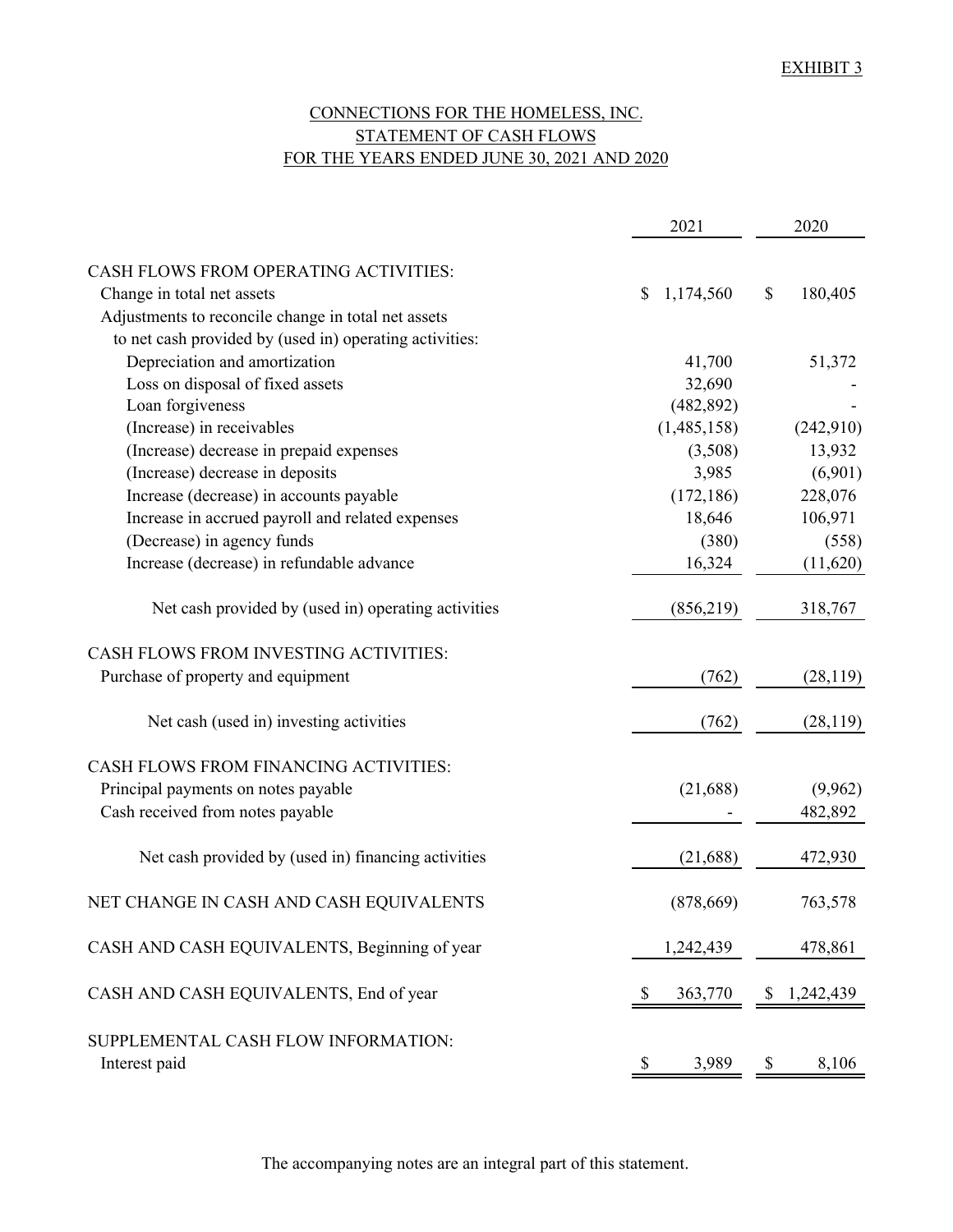### (with comparative totals for 2020) CONNECTIONS FOR THE HOMELESS, INC. STATEMENT OF FUNCTIONAL EXPENSES FOR THE YEAR ENDED JUNE 30, 2021

|                                                                                     | Program Services                   |                                      |                     |                              | <b>Supporting Services</b>   |               |                 |                 |
|-------------------------------------------------------------------------------------|------------------------------------|--------------------------------------|---------------------|------------------------------|------------------------------|---------------|-----------------|-----------------|
|                                                                                     | Eviction<br>Prevention<br>Services | Community<br>and Shelter<br>Services | Housing<br>Services | Total<br>Program<br>Services | Management<br>and<br>General | Fundraising   | 2021<br>Total   | 2020<br>Total   |
| FUNCTIONAL EXPENSES:                                                                |                                    |                                      |                     |                              |                              |               |                 |                 |
| Personnel                                                                           | \$.<br>178,314                     | \$.<br>1,678,721                     | \$<br>1,137,396     | 2,994,431<br>\$.             | <sup>\$</sup><br>925,681     | \$<br>506,435 | 4,426,547<br>\$ | 3,103,216<br>\$ |
| Staff recruitment, training and development                                         | 110                                | 2,537                                | 2,727               | 5,374                        | 18,594                       | 1,245         | 25,213          | 26,954          |
| Occupancy                                                                           | 10,122                             | 142,462                              | 123,067             | 275,651                      | 28,417                       | 23,993        | 328,061         | 237,537         |
| Vehicles                                                                            | 475                                | 6,671                                | 15,453              | 22,599                       | 2,328                        | 1,179         | 26,106          | 20,048          |
| Direct assistance to individuals                                                    | 2,098,600                          | 2,534,902                            | 2,340,397           | 6,973,899                    |                              |               | 6,973,899       | 2,826,432       |
| Professional and contractual services                                               | 48,130                             | 75,611                               | 74,707              | 198,448                      | 175,086                      | 101,246       | 474,780         | 360,679         |
| Equipment and supplies                                                              | 7,909                              | 38,171                               | 23,870              | 69,950                       | 33,524                       | 22,843        | 126,317         | 65,003          |
| Office management                                                                   | 6,274                              | 20,156                               | 14,847              | 41,277                       | 21,628                       | 62,763        | 125,668         | 109,045         |
| Insurance                                                                           | 1,379                              | 17,232                               | 11,917              | 30,528                       | 11,759                       | 3,422         | 45,709          | 45,698          |
| Interest                                                                            |                                    |                                      | 870                 | 870                          | 3,119                        |               | 3,989           | 8,106           |
| Special events                                                                      |                                    |                                      |                     |                              |                              | 42,914        | 42,914          | 109,567         |
| Depreciation and amortization                                                       | 198                                | 8,002                                | 33,015              | 41,215                       | (213)                        | 698           | 41,700          | 51,372          |
| Miscellaneous                                                                       | 105                                |                                      | 807                 | 912                          | 13,760                       | 91            | 14,763          | 1,718           |
| Total functional expenses                                                           | 2,351,616                          | 4,524,465                            | 3,779,073           | 10,655,154                   | 1,233,683                    | 766,829       | 12,655,666      | 6,965,375       |
| Less expenses included with revenue<br>on statement of activities<br>Special events |                                    |                                      |                     |                              |                              | (42, 914)     | (42, 914)       | (109, 567)      |
|                                                                                     |                                    |                                      |                     |                              |                              |               |                 |                 |
| Total expenses included in the expense<br>section of the statement of activities    | 2,351,616                          | <sup>\$</sup><br>4,524,465           | 3,779,073<br>S.     | \$10,655,154                 | 1,233,683<br>-S              | 723,915       | \$12,612,752    | S.<br>6,855,808 |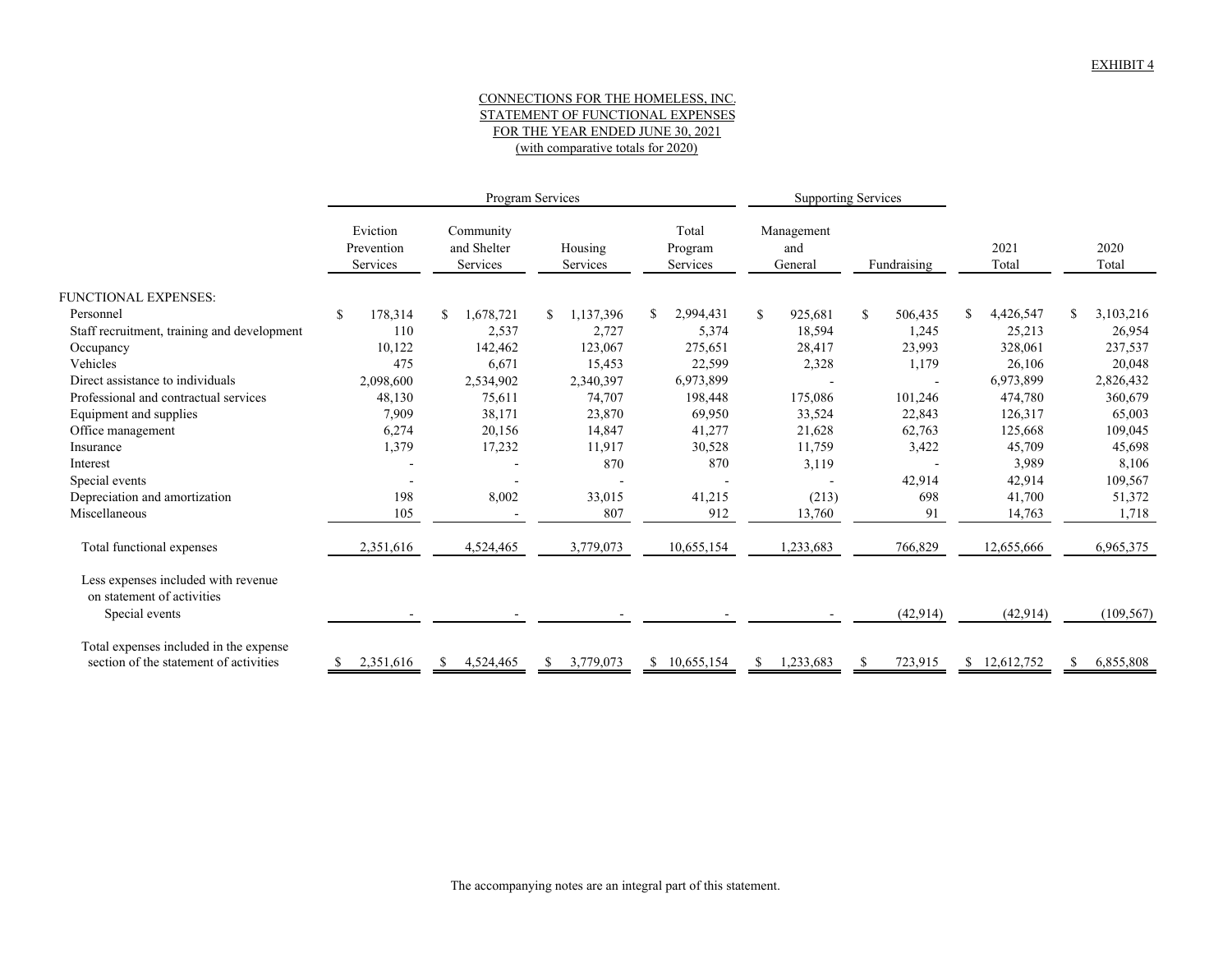## CONNECTIONS FOR THE HOMELESS, INC. NOTES TO FINANCIAL STATEMENTS JUNE 30, 2021 AND 2021

### (1) NATURE OF ACTIVITIES AND SUMMARY OF SIGNIFICANT ACCOUNTING POLICIES:

 Connections for the Homeless, Inc. (the Organization) is a not-for-profit Illinois corporation exempt from federal income tax under Section 501(c)(3) of the U.S. Internal Revenue Code. The Organization was formed in 1984 to work with communities in northern Cook County to prevent and eliminate homelessness. The Organization provides housing, shelter and supportive services including food, clothing, health and mental health care, employment, and education. The Organization also does community outreach and education about homelessness and provides volunteer opportunities for those concerned about homelessness. The Organization's programs are as follows:

*Eviction Prevention Services* are deployed when individuals and families face an immediate threat of homelessness or have recently become homeless. Typical financial aid such as payments for rent and utilities in arrears, security deposit, and move-in fees are provided, along with short-term case management to assist clients in budgeting and other planning to ensure they are able to maintain their housing.

*Community and Shelter Services* - Street and community outreach, drop-in services, physical and behavioral health services, and shelter for people experiencing homelessness are provided through Community and Shelter Services. Along with case management, individuals are assessed for various housing programs and are provided with basic needs such as food, hygiene products, showers, clothing, and laundry facilities. 80-beds of shelter are available for individuals and families in a safe and healing environment. Health staff work with participants to address physical and behavioral health issues and improve long-term health.

*Housing Services* - The Agency runs several housing programs for youth, individuals, and families. Support includes short-and long-term housing subsidies coupled with comprehensive case management services to help people stabilize and maintain housing. Most housing is scattered site throughout north suburban Cook County and leased from private landlords.

 The financial statements were available to be issued on November 24, 2021 with subsequent events being evaluated through this date.

## Accounting Method -

 The financial statements are maintained on the accrual basis of accounting which recognizes revenue as it is earned and expenses as they are incurred.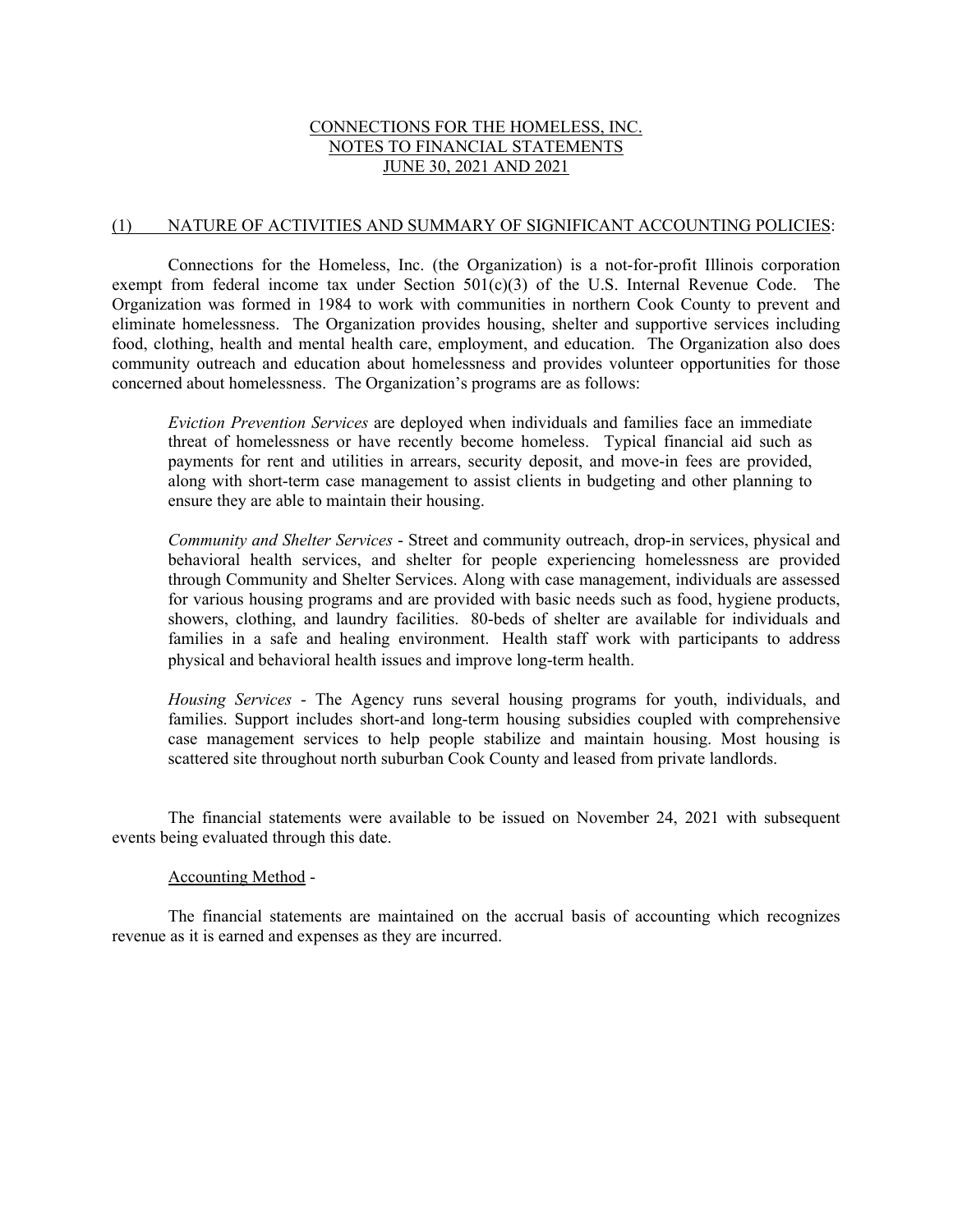#### Basis of Presentation -

Financial statement presentation follows the recommendations of the Accounting Standards Codification (ASC), *Financial Statements for Not-for-Profit Organizations.* Under the ASC, the Organization is required to report information regarding two classes of net assets: net assets without donor restrictions and net assets with donor restrictions.

*Without donor restrictions* - Net assets that are not subject to donor-imposed stipulations and may be expensed for any purpose in performing the primary objectives of the Organization. These net assets may be used at the discretion of management and the board of directors.

*With donor restrictions* - Net assets subject to donor-imposed stipulations. Some donor restrictions are temporary in nature; those restrictions will be met either by actions of the Organization and/or the passage of time. Other donor restrictions are perpetual in nature, where the donor has stipulated the funds be maintained in perpetuity.

### Use of Estimates -

 The preparation of financial statements in conformity with accounting principles generally accepted in the United States of America requires management to make estimates and assumptions that affect reported amounts and disclosures. Actual results could differ from those estimates.

## Functional Allocation of Expenses -

 The financial statements report certain categories of expenses that are attributed to more than one program or supporting function. Therefore, expenses require allocation on a reasonable basis that is consistently applied. The expenses that are allocated include occupancy, depreciation, utilities, and maintenance expense which are allocated by square foot, salaries, payroll taxes, and benefits on the basis of time and effort, as well as supplies, printing, insurance, and other expenses allocated by headcount.

#### Cash and Cash Equivalents -

 For purposes of the statement of cash flows, the Organization considers all liquid investments with an original maturity of three months or less to be cash equivalents.

#### Concentration of Risk -

 Financial instruments which potentially subject the Organization to concentrations of credit risk consist principally of cash. The Organization places its cash and deposits with high credit quality financial institutions; however, deposits may exceed the federally insured limits in various banks from time to time.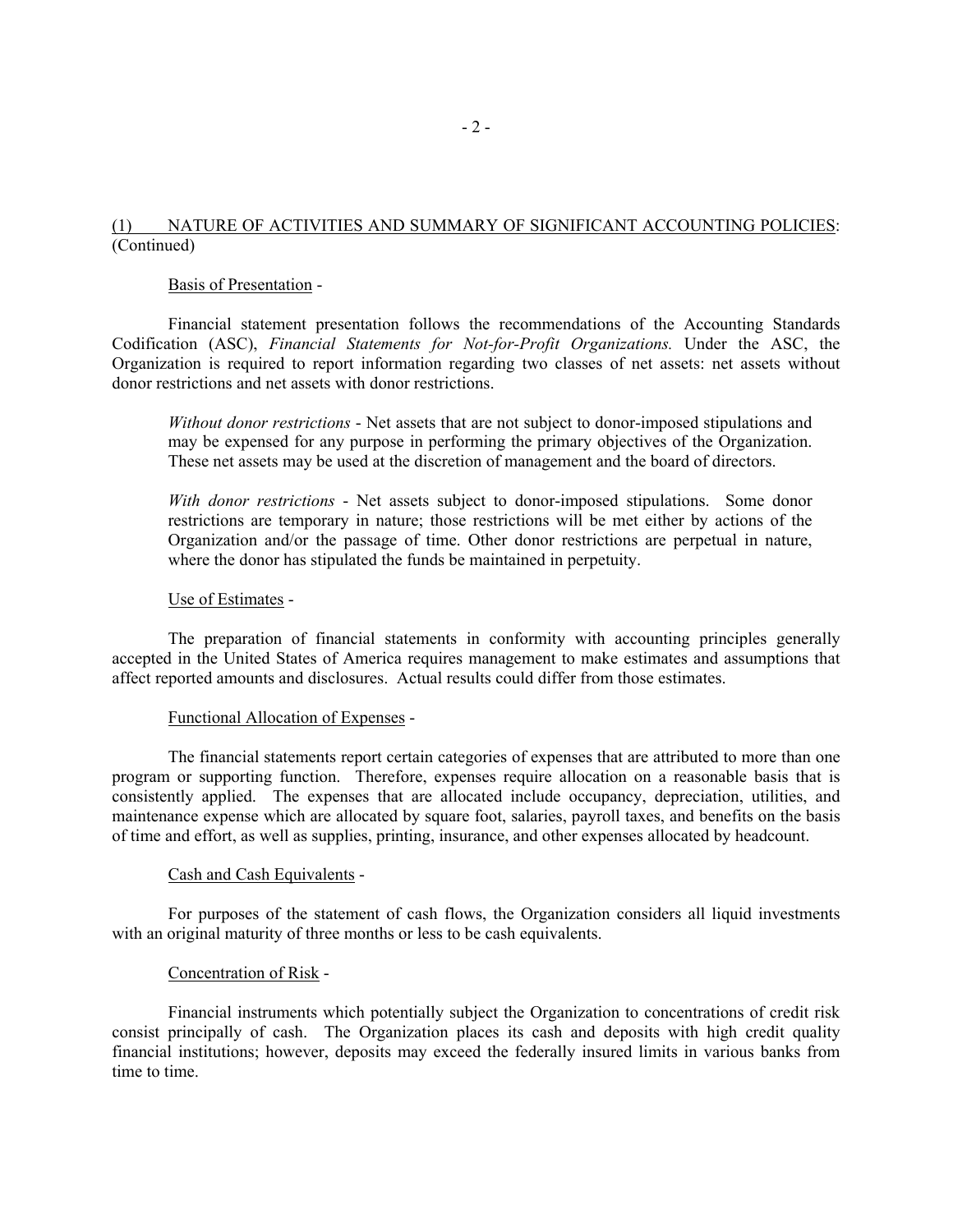### Government and Other Receivables -

 Receivables represent grants due to the Organization from governmental agencies or from clients. The Organization has elected to record bad debts using the direct write-off method. Generally accepted accounting principles require that the allowance method be used to reflect bad debts. However, the effect of the use of the direct write-off method is not materially different from the results that would have been obtained had the allowance method been followed.

#### Pledge Receivables -

 Unconditional promises to give that are expected to be collected within one year are recorded at net realizable value. Unconditional promises to give that are expected to be collected in future years are recorded at fair value, which is measured as the present value of their future cash flows. The discounts on those amounts are computed using risk-adjusted interest rates applicable to the years in which the contributions are received. Amortization of the discounts is included in contribution revenue. Conditional promises to give are not included as support until the conditions are substantially met. All contributions receivables are considered fully collectible based on past experience and management's judgment; therefore, no allowance for doubtful contribution accounts receivable is needed.

#### Property and Equipment -

 Expenditures for property and equipment are capitalized at cost or at fair market value if donated. The Organization capitalizes all capital expenditures of \$2,500 or more, unless it is paid by State funds, then it is \$500 or more. Depreciation is computed on the straight-line method over estimated useful lives of the assets as follows:

| <b>Buildings</b>       | $27.5$ years   |
|------------------------|----------------|
| Leasehold improvements | $5 - 27$ years |
| Furniture and fixtures | $3 - 10$ years |
| Office equipment       | $2 - 10$ years |
| <b>Vehicles</b>        | $4 - 5$ years  |

## Refundable Advance -

 Refundable advance refers to payments from a grantor where a measurable barrier to recognition of revenue has not yet been met in a nonexchange transaction. These deposits are recorded as a liability until the barrier to grant has been met.

#### Donated Property and Equipment -

Donations of property and equipment are recorded as contributions at fair value at the date of donation. Such donations are reported as increases in unrestricted net assets unless the donor has restricted the donated asset to a specific purpose. Assets donated with explicit restrictions regarding their use and contributions of cash that must be used to acquire property and equipment are reported as restricted contributions. Absent donor stipulations regarding how long those donated assets must be maintained, the Organization reports expirations of donor restrictions when the donated or acquired assets are placed in service as instructed by the donor.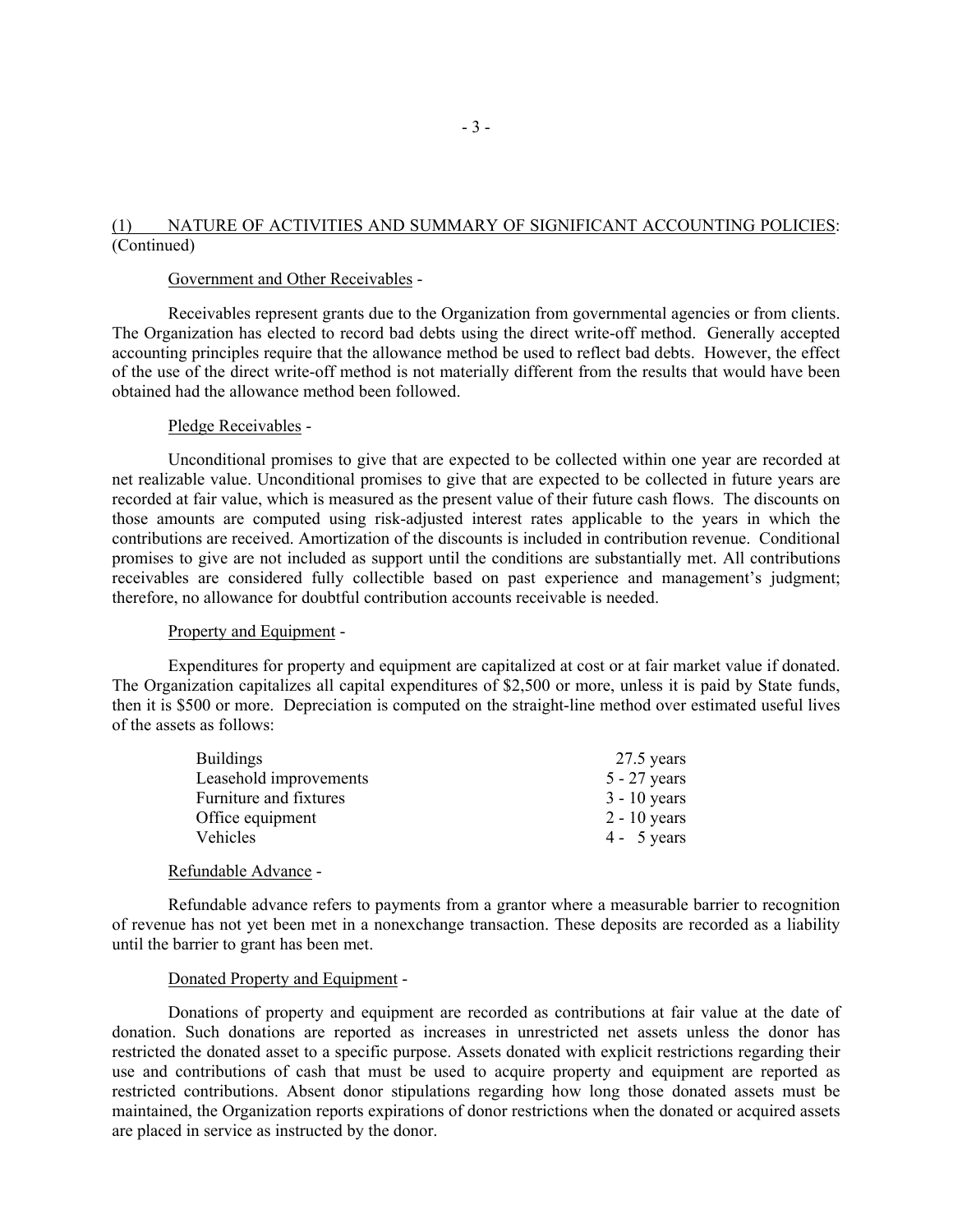## Revenue Recognition for Contributions and Grants -

The Organization recognizes contributions when cash, securities or other assets, an unconditional promise to give, or a notification of a beneficial interest is received. Conditional promises to give; that is, those with a measurable performance or other barrier and a right of return, are not recognized until the conditions on which they depend have been met. Contributions resulting from split-interest agreements, measured at the time into which the agreements are entered, are based on the difference between the fair value of the assets received or promised and the present value of the obligation to the third-party recipient(s) under the contract. The Organization reports gifts of cash and other assets as restricted support if they are received with donor stipulations that limit the use of the assets, or if they are designated as support for future periods. When a donor restriction expires; that is, when a stipulated time restriction ends or purpose restriction is accomplished, net assets with donor restrictions are reclassified to net assets without donor restrictions and reported in the statement of activities as net assets released from restrictions. Donor restricted contributions whose restrictions are met in the same period as received are shown as contributions without donor restrictions on the statement of activities.

A portion of the Organization's revenue is derived from cost-reimbursable state contracts and grants, which are conditioned upon certain performance requirements and/or the incurrence of allowable qualifying expenses. Amounts received are recognized when the Organization has incurred expenditures in compliance with specific contract or grant provisions. Amounts received prior to incurring qualifying expenditures are reported as refundable advances in the statement of financial position.

## Revenue Recognition for Program Fees -

The Organization receives rental income from clients who reside in certain residential programs. Rental income is considered a single performance obligation that is recognized over time. Rental income is charged each month, and the monthly fees are recognized ratably over the life of the lease. The Organization leases apartments to eligible applicants under operating leases which are substantially all on a yearly basis.

### Income Taxes -

 The Organization has been determined by the Internal Revenue Service to be exempt from federal income tax under Section 501(c)(3) of the Internal Revenue Code. Accordingly, no provision for income tax has been established.

The Organization files income tax returns in the U.S. federal jurisdiction and Illinois. With few exceptions, the Organization is no longer subject to U.S. federal, state and local, or non-U.S. income tax examinations by tax authorities for fiscal years before 2018. The Organization does not expect a material net change in unrecognized tax benefits in the next twelve months.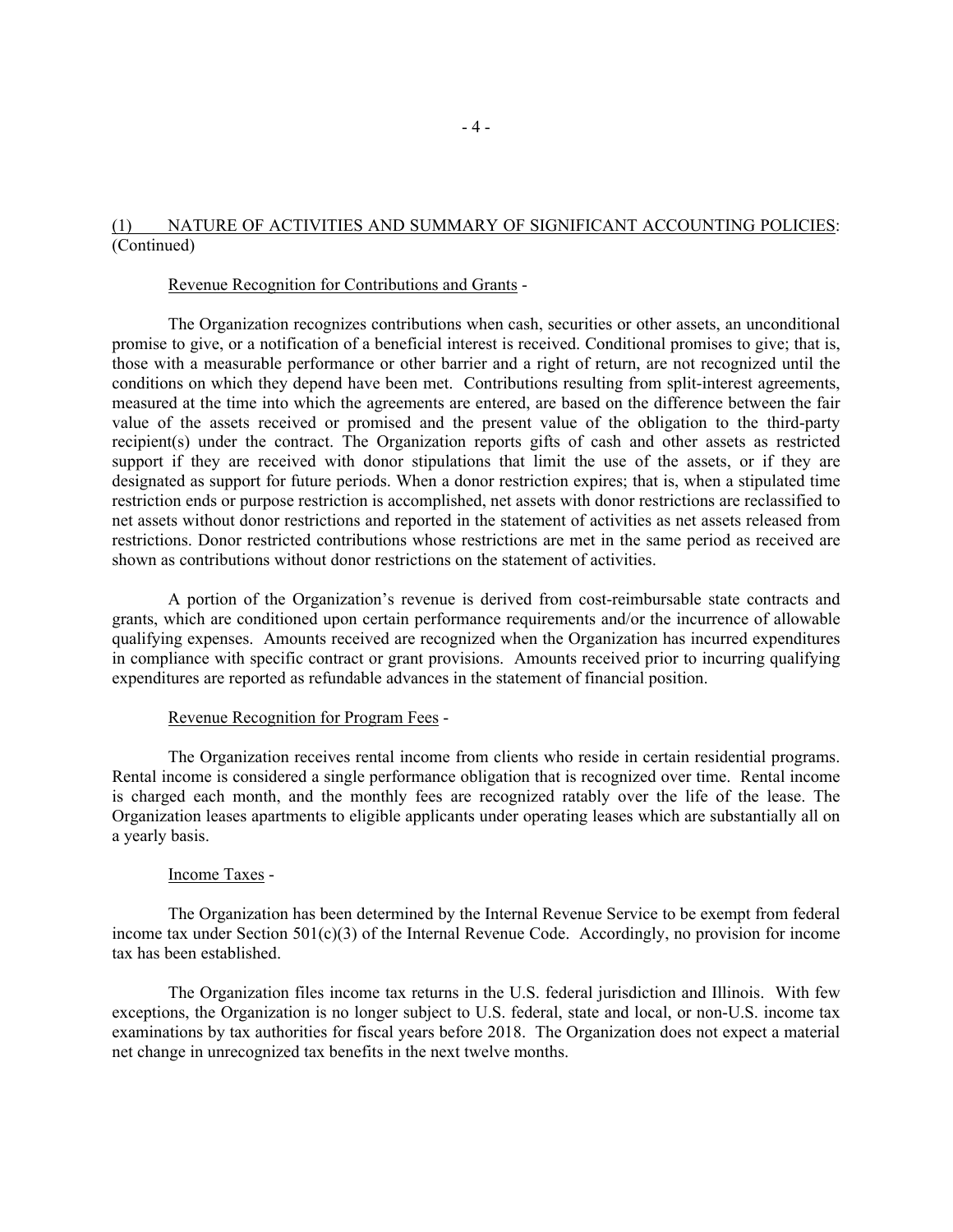## Donated Services -

 The Organization has conformed with the Accounting Standards Codification for *Accounting for Contributions Received and Contributions Made* in regard to donated services. This provision prohibits the recording of donated services unless they create or enhance a nonfinancial asset or are specialized skills that would have been purchased if they were not donated. The Organization has not received any donated services valued during the fiscal year ended June 30, 2021, and 2021.

#### Comparative Financial Information -

The financial statements include certain prior year summarized comparative information in total but not by net asset class. Such information does not include sufficient detail to constitute a presentation in conformity with generally accepted accounting principles. Accordingly, such information should be read in conjunction with Organization's financial statements for the year ended June 30, 2020, from which the summarized information was derived.

#### Reclassifications -

Certain prior year amounts have been reclassified to be consistent with current year presentation.

#### (2) PLEDGES RECEIVABLE:

 On June 30, 2021, and 2020, the timing of payments pledge receivable as determined by the underlying agreements are expected to be as follows:

|                                                                 | 2021          | 2020        |
|-----------------------------------------------------------------|---------------|-------------|
| Receivable in less than one year                                | \$<br>110,000 | S<br>37,500 |
| Receivable in greater than one year<br>and less than five years | 45,000        |             |
| Total pledge receivable                                         | 155,000       | 37,500      |
| Less unamortized discounts                                      |               |             |
| Net pledge receivable                                           | 155,000       | 37,500      |

#### (3) LINE OF CREDIT:

 The Organization has a \$2,000,000 line of credit from a bank for periodic working capital requirements. The credit line is secured by all business assets. Amounts borrowed on the line of credit bear interest at prime (3.25% prime rate as of June 30, 2021). The credit agreement expires in December 2021. On June 30, 2021, and 2021, there were no outstanding borrowings against the line of credit.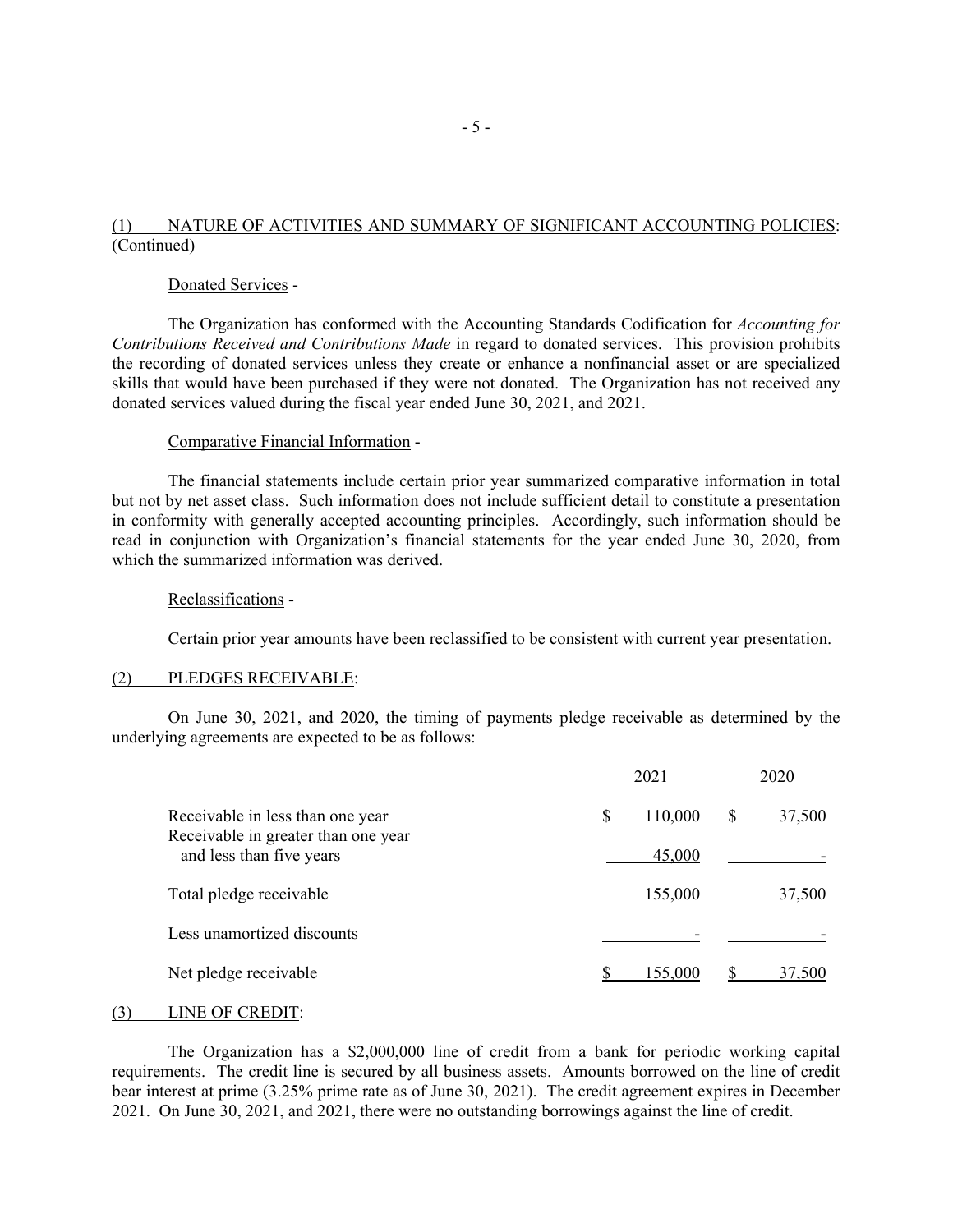## (4) NOTES PAYABLE:

|                                                                                                                                                                                                                                                                                                                                                                                                                                                                                                                                                                                                                                                                                                                                     | 2021 |    | 2020    |
|-------------------------------------------------------------------------------------------------------------------------------------------------------------------------------------------------------------------------------------------------------------------------------------------------------------------------------------------------------------------------------------------------------------------------------------------------------------------------------------------------------------------------------------------------------------------------------------------------------------------------------------------------------------------------------------------------------------------------------------|------|----|---------|
| Payable to a bank -                                                                                                                                                                                                                                                                                                                                                                                                                                                                                                                                                                                                                                                                                                                 |      |    |         |
| Bearing interest at 5.5%, with monthly payments of<br>\$478, principal and interest, secured by a building<br>and due in June 2022. Paid the note payable off<br>during the year ended June 30, 2021.                                                                                                                                                                                                                                                                                                                                                                                                                                                                                                                               | \$   | \$ | 10,846  |
| Bearing interest at 5.5%, with monthly payments of<br>\$478, principal and interest, secured by a building<br>and due in June 2022. Paid the note payable off                                                                                                                                                                                                                                                                                                                                                                                                                                                                                                                                                                       |      |    |         |
| during the year ended June 30, 2021.                                                                                                                                                                                                                                                                                                                                                                                                                                                                                                                                                                                                                                                                                                |      |    | 10,842  |
| Payroll Protection Program (PPP) loan payable to a<br>as part of the Coronavirus Aid, Relief and<br>bank<br>Security (CARES) Act, interest at 1%<br>Economic<br>with the amount to be repaid in equal installments<br>beginning at the earlier of the date the SBA remits the<br>loan forgiveness amount or 10 months after the end of<br>the forgivable covered period, final payment due April<br>2022. As part of the loan agreement, the entire loan,<br>or a portion can be forgiven. The Organization intends<br>to maximize the forgivable portion of this loan. The<br>Organization has adopted ASC 470 to account for<br>the PPP loan and will record a gain from the<br>forgiven portion of the loan when it is forgiven. |      |    | 482,892 |
| Total notes payable                                                                                                                                                                                                                                                                                                                                                                                                                                                                                                                                                                                                                                                                                                                 |      |    | 504,580 |
| Less - current portion long-term debt                                                                                                                                                                                                                                                                                                                                                                                                                                                                                                                                                                                                                                                                                               |      |    | 10,554  |
| Long-term debt                                                                                                                                                                                                                                                                                                                                                                                                                                                                                                                                                                                                                                                                                                                      | \$   |    | 494,026 |

As part of the Coronavirus Aid, Relief and Economic Security (CARES) Act, in April 2020, the Organization obtained a Payroll Protection Program (PPP) loan in the amount of \$482,892. As part of the PPP loan agreement, a portion of the loan can be forgiven. In January 2021, the organization received notice from the Small Business Administration that the loan had been forgiven in full.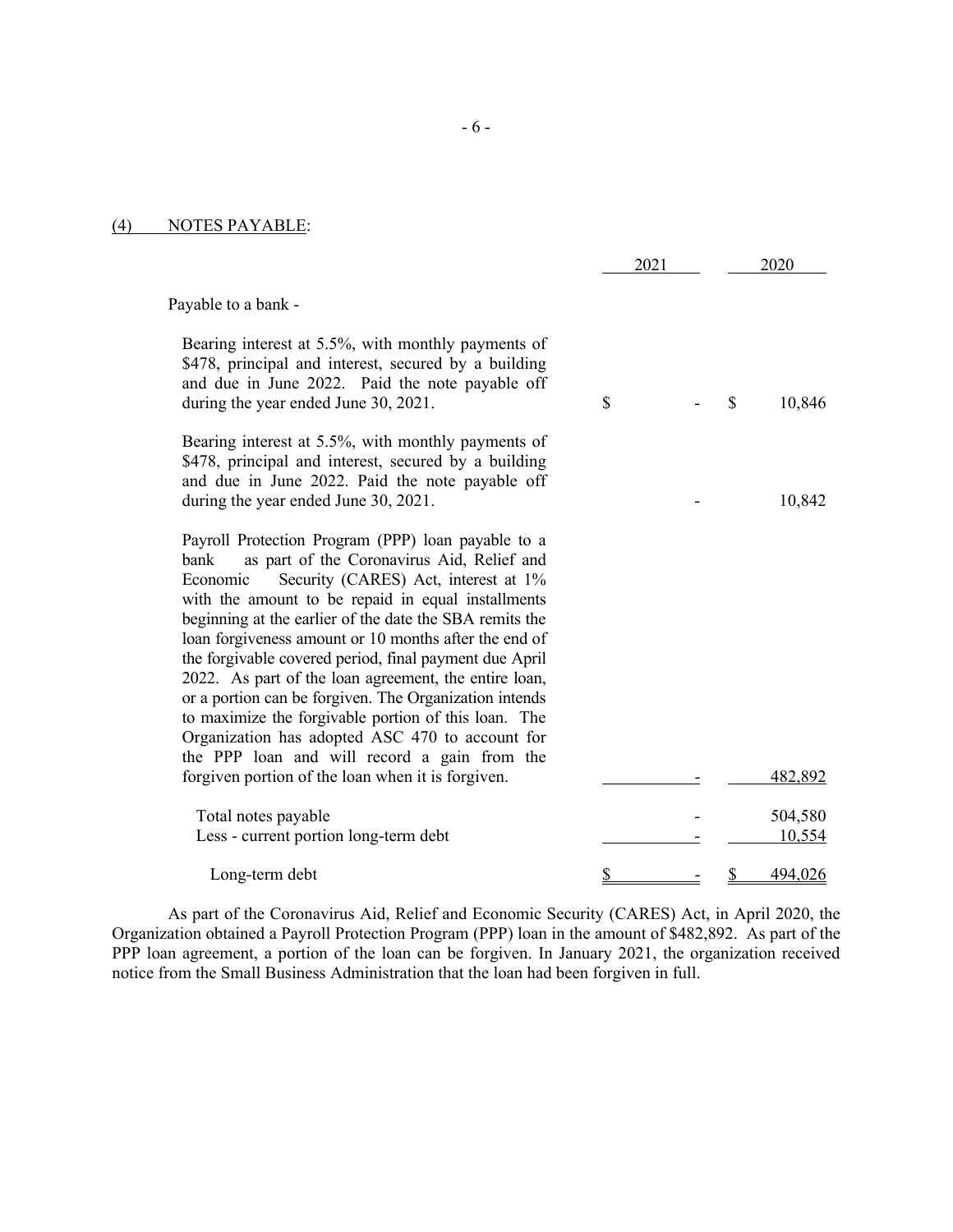#### (5) COMMITMENTS:

## Operating Leases -

The Organization has an operating lease for office and program space which expires in various dates up to July 2027. Under the lease agreement, the Organization is responsible for the incremental increase of real estate taxes and utilities.

Total rent expense for these leases for the years ended June 30, 2021, and 2020 was \$271,961 and \$190,986, respectively.

The future minimum rental commitments for operations are as follows:

| 2022  | 159,057      |
|-------|--------------|
| 2023  | 38,559       |
|       |              |
| Total | ¢<br>197,616 |

 The Organization also leases various space on behalf of tenants. The leases expire at various dates through July 2022. Rental assistance provided on these properties was \$718,196 and \$712,215 for the years ended June 30, 2021, and 2020, respectively. Future minimum rental commitments for rental assistance consist of \$524,686 for 2022 and \$38,774 for 2023.

 In October 2021 the Organization extended their office space lease until July, 2027. The future commitment for this lease is as follow:

| 2023 | \$<br>96,712 |
|------|--------------|
| 2024 | 102,699      |
| 2025 | 105,249      |
| 2026 | 105,504      |
| 2027 | 108,419      |
| 2028 | 9,057        |

#### (6) NET ASSETS WITH DONOR RESTRICTIONS:

 On September 30, 2011, the Organization received two properties located in Skokie, Illinois from the Illinois Housing Development Authority. The fair value of the two properties totaled \$758,207. As part of the agreement, for a period of 15 years, the Organization will provide affordable rentals for the benefit of low-income persons which have less or equal to 50% of the area median income on these two properties.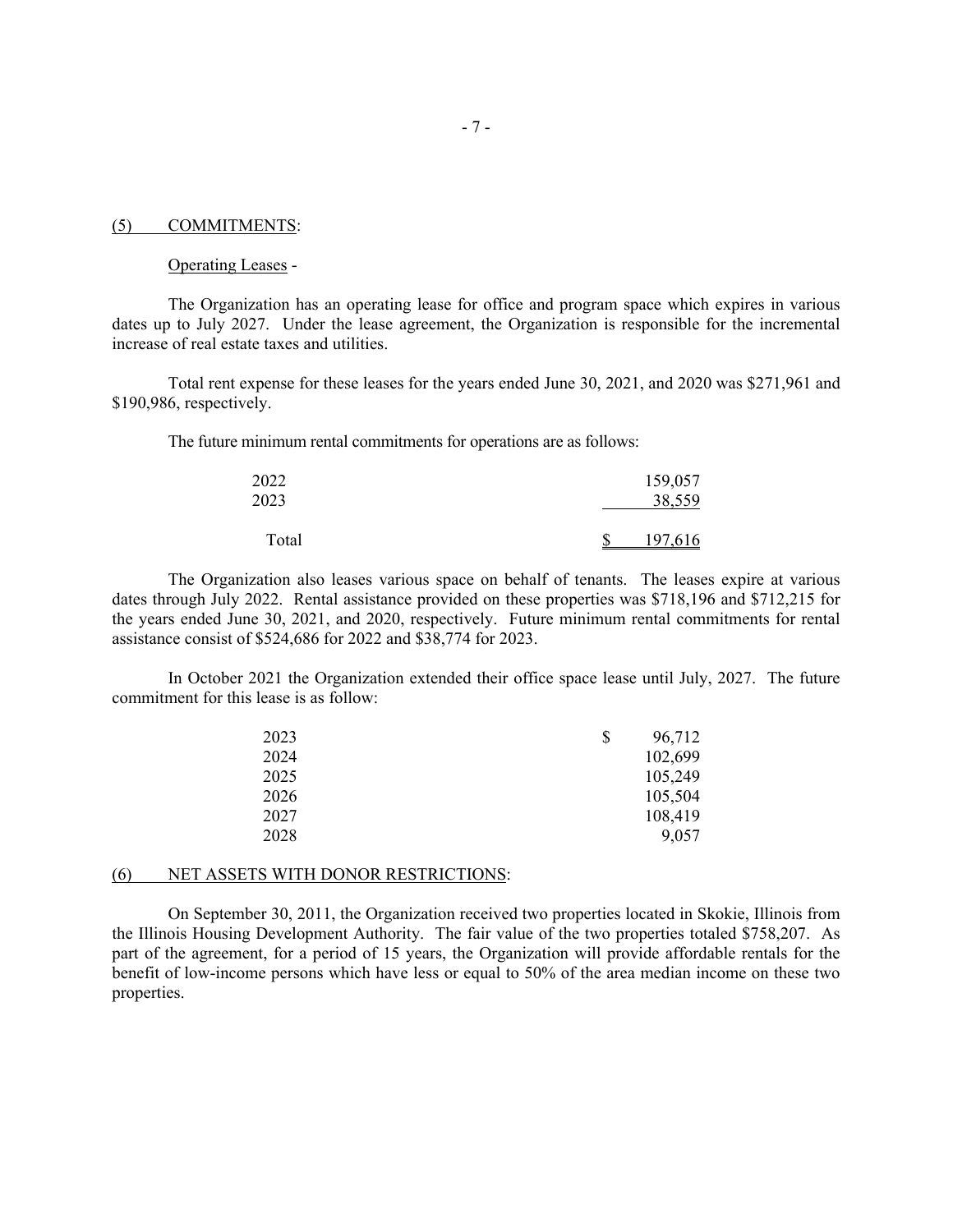## (6) NET ASSETS WITH DONOR RESTRICTIONS: (Continued)

Net assets with donor restrictions are comprised of the following:

|                                         | 2021        |   | 2020    |
|-----------------------------------------|-------------|---|---------|
| Program restricted funds -              |             |   |         |
| Prevention                              | \$<br>2,589 | S | 44,572  |
| Equity assessment                       |             |   | 5,000   |
| Housing managers support                |             |   | 29,110  |
| Health, community, and shelter services |             |   | 6,940   |
| Total program restricted                | 2,589       |   | 85,622  |
| Land and buildings                      | 758,207     |   | 758,207 |
|                                         | 760,795     |   | 843,829 |

# (7) CONDITIONAL PROMISE TO GIVE:

 The Organization has received the following future commitments from granting agencies as of June 30, 2021:

|                            | Term                                             | Advanced or<br>Grant<br>Amount | Earned as of<br>June 30, 2021 | Funding<br>Available |
|----------------------------|--------------------------------------------------|--------------------------------|-------------------------------|----------------------|
| Continuum of Care Grants - | U.S. Department of Housing and Urban Development |                                |                               |                      |
|                            |                                                  |                                |                               |                      |
| Individual Housing         | 05/01/21-04/30/22                                | $\mathbb{S}$<br>501,531        | 78,119<br><sup>\$</sup>       | 423,412<br>-S        |
| <b>Family Housing</b>      | 05/01/21-04/30/22                                | 511,428                        | 71,694                        | 439,734              |
| <b>YHDP</b>                | 05/01/21-09/30/22                                | 474,750                        | 59,897                        | 414,853              |
| Cook County -              |                                                  |                                |                               |                      |
| <b>Emergency Rental</b>    |                                                  |                                |                               |                      |
| <b>Assistance Fund</b>     | 02/01/21-12/31/21                                | 100,000                        | 45,970                        | 54,030               |
| <b>ESG</b>                 | 10/01/20-09/30/21                                | 35,000                         | 18,369                        | 16,631               |
| $ESG - COVID$              | 11/5/20-12/31/21                                 | 717,961                        | 433,986                       | 283,975              |
| City of Evanston -         |                                                  |                                |                               |                      |
| <b>Evanston ESG</b>        | 08/14/20-8/14/22                                 | 131,578                        | 70,544                        | 61,034               |
| <b>Evanston ESG-CV</b>     | 01/11/2021-7/15/2022                             | 815,000                        | 536,587                       | 278,413              |
| <b>Evanston CDBG-CV</b>    | 12/1/2020-12/31/21                               | 80,000                         | 24,936                        | 55,064               |
| <b>Evanston TBRA</b>       | $1/1/21 - 12/31/21$                              | 160,000                        | 47,096                        | 112,904              |
|                            |                                                  | 3,527,248                      | 1,387,198                     | 2,140,050            |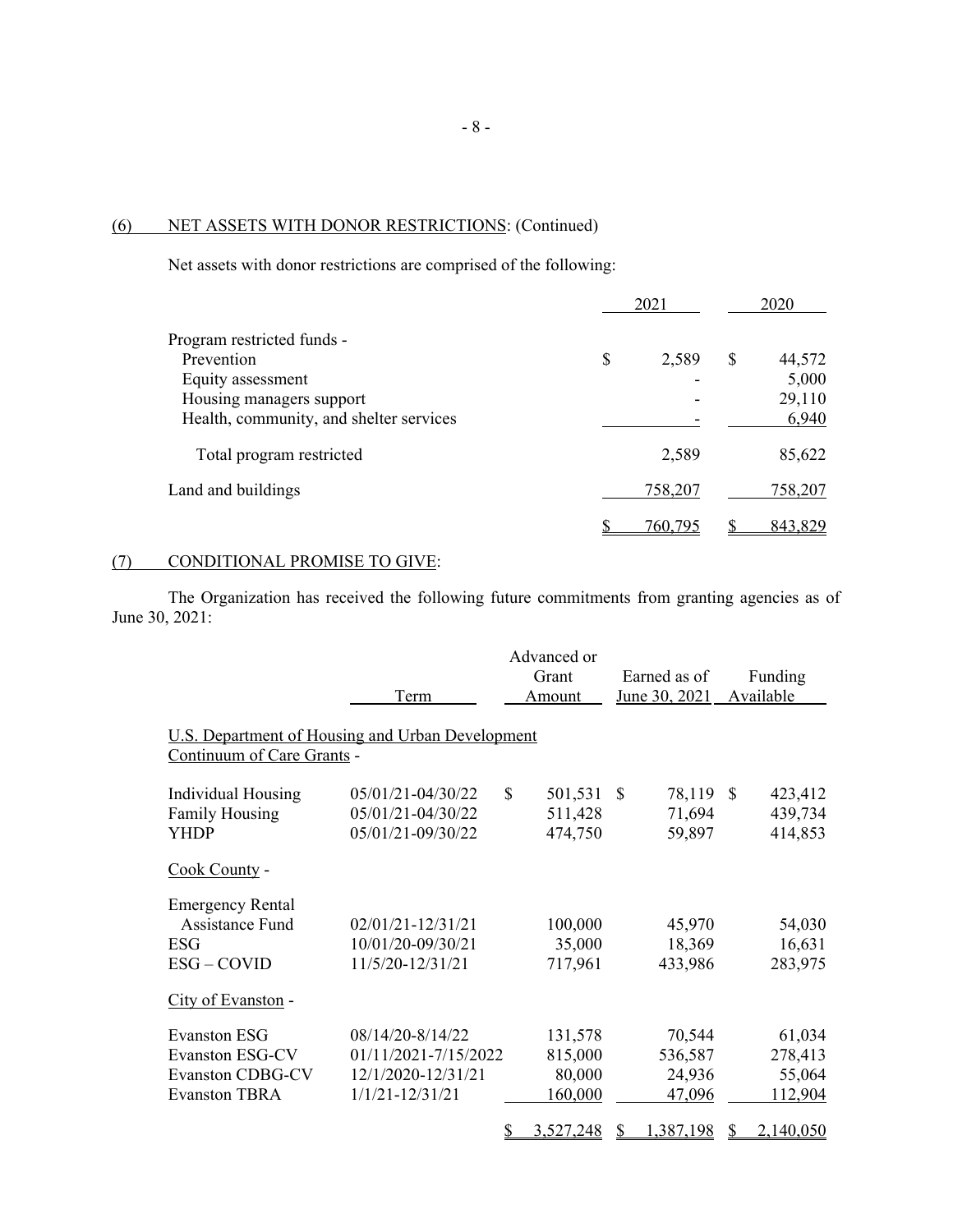#### (8) RETIREMENT PLAN:

 The Organization has a 403(b)-retirement plan, which allows all employees to defer payment of taxes on a portion of their salary by making contributions to the plan through payroll deductions. The Organization makes contributions based on a percentage of participant's eligible compensation. For the years ended June 30, 2021 and 2020, the Organization made contributions of \$51,220 and \$43,550 respectively.

#### (9) CONCENTRATIONS:

For the year ended June 30, 2021, the Organization had approximately 37% of its total support and revenue from funding from the Cook County Department of Planning and Development, of which approximately \$5 million is coming from the federal government COVID funding as pass through funds.

For the year ended June 30, 2020, the Organization had approximately 35% of its total support and revenue from a combination of funding from the U.S. Department of Housing and Urban Development and the Illinois Department of Human Services.

### (10) LIQUIDITY AND AVAILABILITY:

 Financial assets available for general expenditure, that is, without donor or other restrictions limiting their use, within one year, comprise the following:

|                                                     | 2021           | 2020             |
|-----------------------------------------------------|----------------|------------------|
| <b>Financial Assets:</b>                            |                |                  |
| Cash and cash equivalents                           | \$<br>363,770  | \$.<br>1,242,439 |
| Receivables                                         | 1,927,978      | 487,820          |
| <b>Total financial Assets</b>                       | 2,291,748      | 1,730,259        |
| Less:                                               |                |                  |
| Donor imposed restrictions                          | 7,589          | 85,622           |
| Cash held for others                                | 2,957          | 3,337            |
| HUD replacement reserve                             | 51,816         | 40,808           |
|                                                     | 62,362         | 129,767          |
| Financial assets available to meet cash needs for   |                |                  |
| general expenditures that is without donor or other |                |                  |
| restrictions limiting their use within one year     | 2,229,386<br>D | 1,600,492        |

 The Organization has received commitments from grants (see footnote 7). The Organization grants require them to incur and pay for the expense and then request for payment. Majority of their grants are reimbursed within 90 days from request for payment.

The Organization manages its liquidity and reserves adhering to the following principles:

- − operating within a prudent range of financial soundness and stability.
- − incurring unbudgeted costs only when such costs are funded.
- − maintaining adequate liquid assets to fund near-term operating needs.